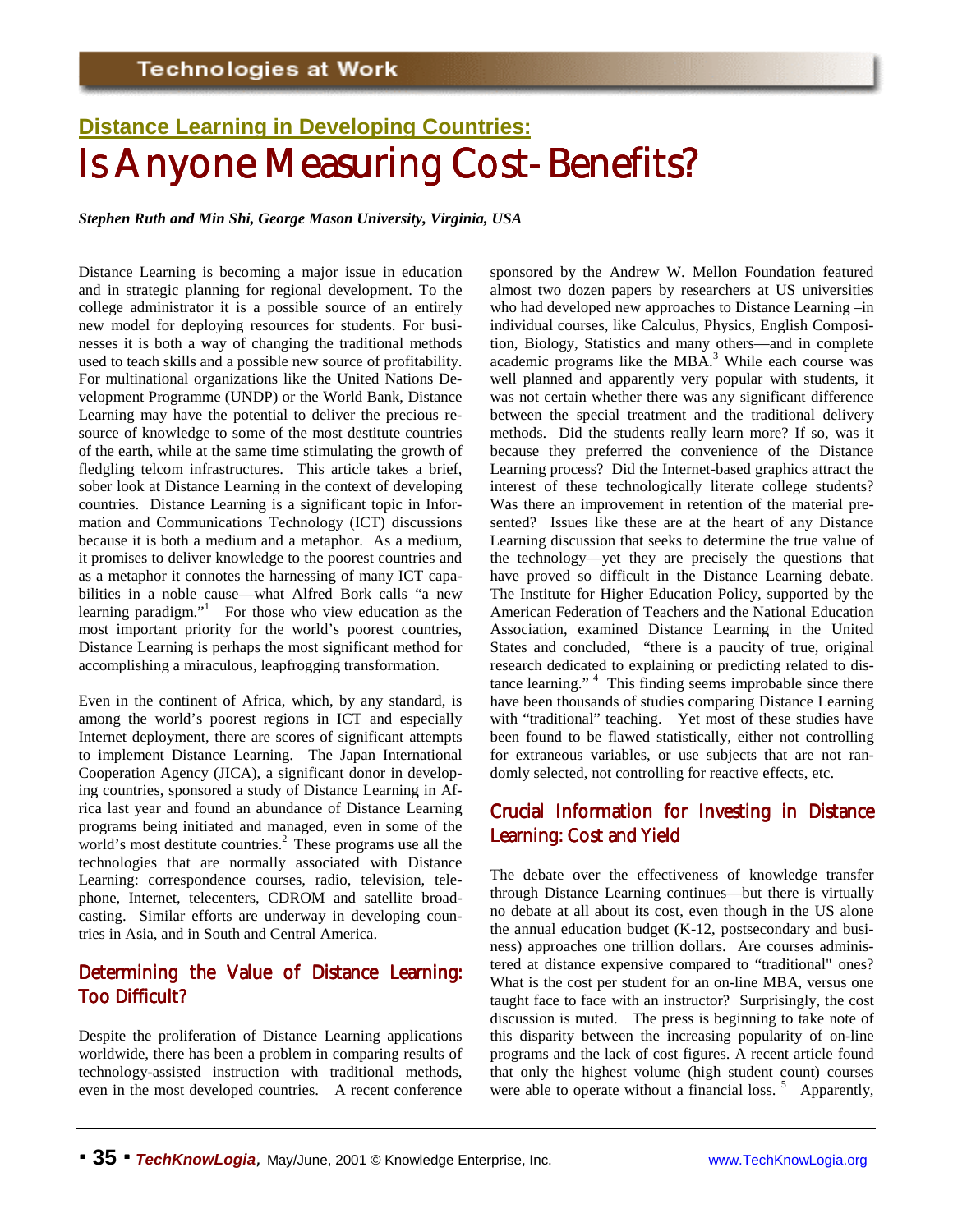Distance Learning does not have an inherent economic advantage.

The literature on Distance Learning implementation in developing countries, like that in the United States, is characterized by a paucity of data about assessment and cost. The extensive JICA report on Africa's Distance Learning, mentioned earlier, includes no information whatsoever about cost or assessment. Even the great multilateral organizations, like the World Bank and UNDP, seem reluctant to do economic outcomes measurements that could guide effective implementation. Are virtual universities in the poorest parts of the world a solid investment? What are the outcomes of courses that are delivered electronically in countries that have only the most tenuous ICT infrastructure? From our perspective there are two very simple dimensions that can and should be used in developing policy level decisions about Distance Learning investment. The first is total pro-

## Sample of the Cost/Yield Approach in Developing Countries

**Figure 1** describes cost and yield graphically. Five Distance Learning approaches are positioned on an x-y graph. The ideal case is an approach that has low cost and high yield, the upper left segment of the graph. The least valuable case is in the lower right part, where high costs are accompanied by low effectiveness. Correspondence courses are positioned on the graph as being the best mix of cost and yield. This form of Distance Learning has been used since mid 1800's and is still highly effective in poor countries.<sup>8</sup> Despite the difficulties of postal systems and the delays in lesson transmission, correspondence courses are widely employed. In the middle of the cost/ yield continuum are the combination of correspondence with  $TV$  as well as with and radio $9$  and Internet/CDROM. Each of these has its own strengths and weak-



*Figure 1: Estimated cost vs. yield points for developing countries' current implementation of various Distance Learning approaches. (Each region would have different characteristics and, over time, the virtual university would move more upward, and probably outward, on the graph.)*

gram cost. Program cost includes all the materials, technology, advising, infrastructure, rent, travel, software and hardware, etc., that must be paid by an organization or donor to achieve the desired result. Several viable cost models exist to facilitate this computation.<sup>6</sup> The second variable is yield—the aggregate result or outcome that was obtained for the investment. Yield can be measured in graduation rates, new approaches developed for further improvement, job success after training, etc. A recent study in Romania developed a four-step approach for measuring the yield of technology courses using a traditional model widely employed by large global businesses.<sup>7</sup> The methodologies exist but organizations seem unwilling to employ them.

nesses. Radio is the dominant electronic communications device in the world, but is sometimes cumbersome to use in distance education without adequate recording systems. TV is also popular but not as available as radio. Most African countries, for example, have several hundred radio receivers per 1000 inhabitants but less than a third of that for TV.<sup>10</sup> CD-ROM has the advantage of combining the best of WWW and audio, but the disadvantage of requiring computer skills and culture.

The yield of virtual universities in developing countries is relatively low, compared with the cost. Virtual universities are expensive, require good bandwidth, and need an ICT infrastructure that is daunting, even for a developing nation.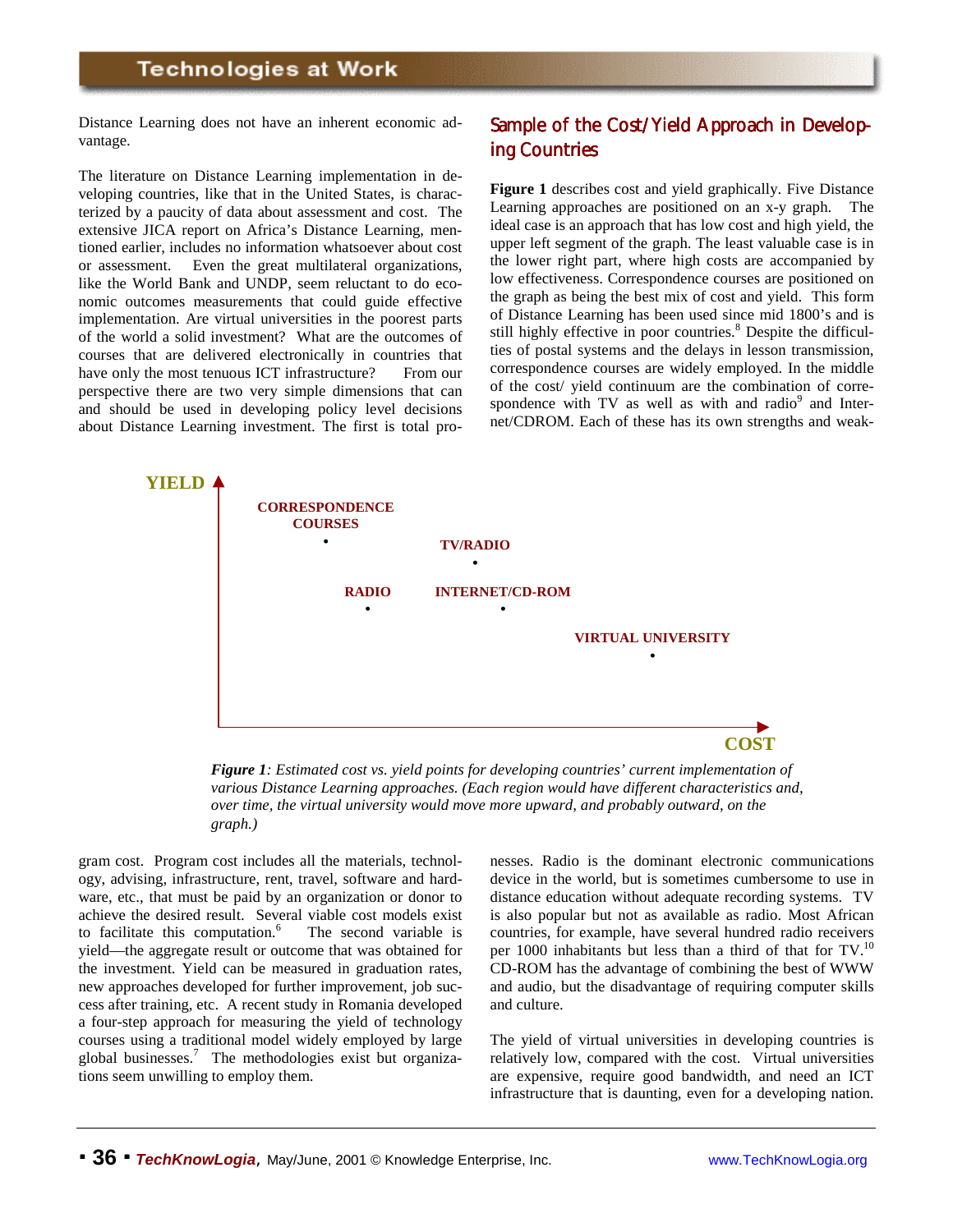While this method is ideal from a theoretical perspective, it is not likely to deliver results proportionate to its cost for a decade or more. The most successful private virtual university in the US, University of Phoenix, has market-driven entrance requirements; i.e., students must be over 21 and have a job. The degree programs cost between \$20,000 and \$30,000 per student. Of course, the student must also have access to a good Internet/WWW infrastructure. So far University of Phoenix has less than ten thousand graduates, while most other US private virtual universities have far fewer.<sup>11</sup>

#### Internet Connectivity—the Digital Chasm

**Table 1** is a reminder of the severe difficulty that is entailed by trying to implement a virtual university or any other Internet-based Distance Learning approach in a developing nation. It shows the numbers of Internet host sites and the number of Internet users worldwide. Africa has approximately one-fifth of one percent of the world's Internet host sites. Many of the poorest countries of Asia show Africalike numbers, too, since over half the Asia totals are due to one country: Japan. (China is emerging rapidly—with over 20 million Internet users. See below) Even in the regions where bandwidth and host site numbers are exceptional, as in the US, Britain, Finland and Netherlands, the kinds of user services needed for synchronous or asynchronous Internet availability around the clock are still not adequate to provide broadband service to a large population. So even the Internet-rich countries do not have sufficient broadband service.

courses, to some Internet-based courses, and ultimately to completely virtual universities. An example can be found in the experience of China in leveraging the potential benefits of Distance Learning. The evolution of culture, infrastructure, technology, content and deployment has led to extremely rapid developments. The diffusion of the Internet in China in business and government has been closely linked to the rise of Distance Learning at Chinese universities. China has experienced two generations of technologyassisted Distance Learning. The first is broadcast/TV-based Distance Learning, which has led to China having the largest education network in the world. This network consists of the Central Radio and TV University (CCRTV), forty-four Provincial TV Universities (PTVU's) and thousands of branch schools and study centers. Over one hundred million Chinese are currently receiving training or further education through special television channels, and as of 1997, more than two million Chinese had received university diplomas from these TV universities. 12 For more on China's CCRTV, see "China: Teacher Training with TV Technology**,"** *TechKnowLogia,* November/December 2000.

China's second distance learning generation, based on Internet technologies, began in mid 1990's. In 1994, the first TCP/IP-based public computer network, China Education and Research Network (CERNET), linked Tsinghua University and nine other universities in a manner similar to the early BITNET in the United States. In 1997, Hunan University became China's first on-line university, and a year later

| <b>Region</b>          | Internet Hosts (000) | Internet Users (000) |
|------------------------|----------------------|----------------------|
| Africa                 | 265 (0.2%)           | 2,901 (0.7%)         |
| Asia                   | 8,929 (7.86%)        | 70,073 (17.8%)       |
| Europe                 | 20,309 (17.9%)       | 89,066(22.6%)        |
| Oceania                | 2,062 (1.8%)         | 17,227(4.0%)         |
| <b>Central America</b> | 467(0.4%)            | 1,538 (0.4%)         |
| South America          | 1,264 (1.1%)         | 16,593(4.2%)         |
| <b>North America</b>   | 80,299(70.7%)        | 194,556(49.3%)       |
| Total                  | 113,595(100%)        | 394,573(100%)        |

**Table 1:** Internet Hosts and Users by Region as of April 1, 2001

*Source*: Telecordia Internet Sizer site *Internet Hosts and Users by Country* http://www.netsizer.com/.

## Recommended Approach: Slow, Volume-based Growth, Emphasizing Proven Technologies

If bandwidth is a problem even in the most developed countries, what kinds of Distance Learning implementation strategies are possible in Africa, South America and Asia? The answer lies in some of the insights from **Figure 1** above. Simple technologies gradually lead to higher usage rates and ultimately to gradual leveraging of newer capabilities—a progression from correspondence courses to radio/TV

three others joined, to pioneer distance learning development in the country. By early 2000, the initial four pioneers had grown to a consortium of over thirty universities and colleges, with considerable autonomy over admissions, programs and degree offerings. Nearly 200,000 students were offered seats in these programs.<sup>13</sup>

Since less than one in ten graduating high school students has a chance to enter college, there is increased demand from that population to matriculate through technology-based means if the campus-based curriculum is not offered. An